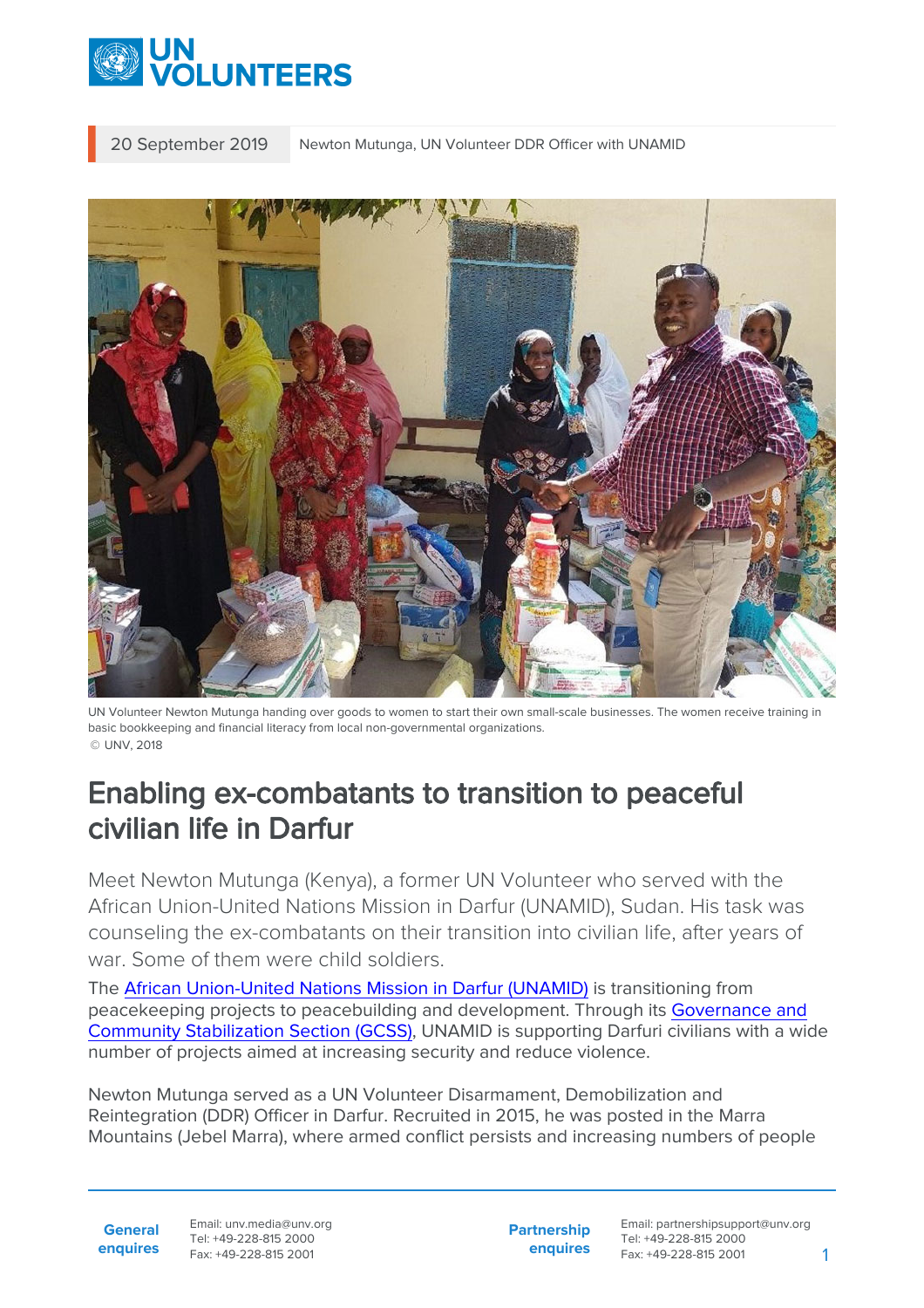

have been forced to leave their homes.

Newton and his team visited them to ensure humanitarian aid is delivered, constantly liaising with local authorities, non-governmental organizations and UNAMID staff.

## **66** By engaging with the community and offering solutions to their daily problems, we give them hope for a better future. --Newton Mutunga, former UN Volunteer DDR Officer with UNAMID

This includes supporting ex-combatants. "We worked with the Government of Sudan to counsel the ex-combatants on their transition into civilian life, after years away from their families," says Newton.

"Some chose to work for the Sudan Armed Forces or Sudan Police Force; others received training in small-business start-ups or enrolled in technical and vocational training programmes. With support from the United Nations Children's Fund (UNICEF), child soldiers were reunited with their families and enrolled in schools."

[The establishment of a temporary operating base in Central Jebel Marra](https://unamid.unmissions.org/government-sudan-hands-over-land-establishment-unamid-temporary-operating-base-golo-central-darfur) is in line with the mission's protection of civilians mandate. Fully-functioning facilities and infrastructure are expected soon, although periodic flooding during the rainy season often cuts off access to the town and to supplies.

Future projects include building schools, community centers, police stations, rural and district judicial courts, training centers and other facilities.

"Proper schools give families hope for the future of their children, enhancing government institutions supports basic service delivery, and constructing police outposts deters criminal activities. In the long run, all of these projects will improve the lives of community members and bring durable peace to Darfur," Newton explains.

**66** Seeing newly displaced persons melts my heart. Serving as a UN Volunteer reminded me of the things we all take for granted, like having water to drink, bathing facilities, and a decent meal. That's why I made a point of joining the UNAMID trucks as they delivered drinking water to displaced persons, to remind me not to take life for granted. --Newton Mutunga

**General**

**Partnership enquires**